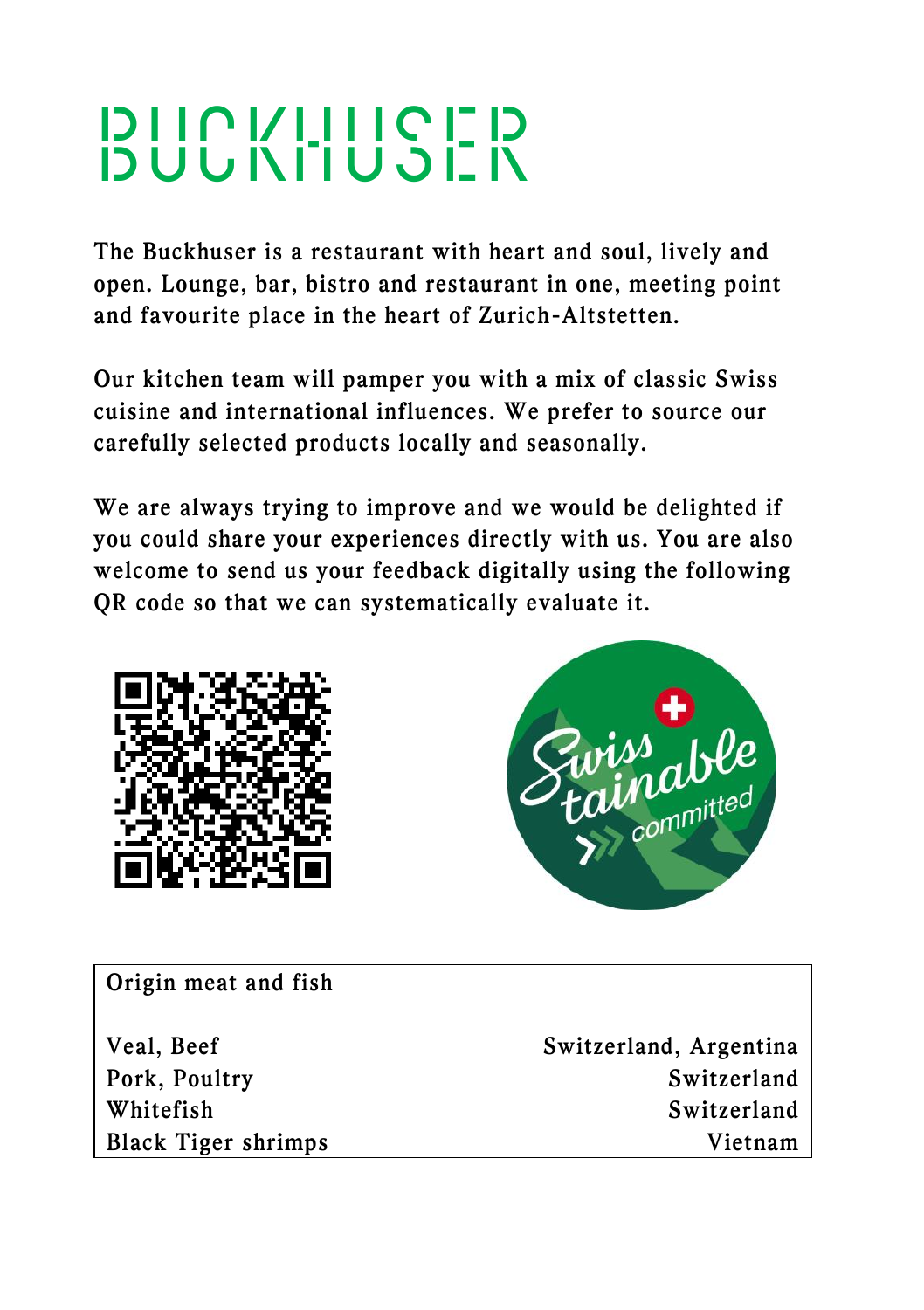### Delicious & sparkling

NON-ALCOHOLIC

| <b>Buckhuser Iced Tea</b><br>Hibiskus Peppermint<br>Greentea                                                                 | 4 dl | 5.5 |
|------------------------------------------------------------------------------------------------------------------------------|------|-----|
| ORGANICS BY RED BULL<br>Tonic Dry & Natural, Ginger Ale Spicy & Natural,<br>Ginger Beer, Purple Berry, Lemon Fresh & Natural | 2 d1 | 6   |
| NON-ALCOHOLIC WINE                                                                                                           |      |     |
| Sparkling wine (non alcoholic)<br>Prickelnd Cuvée Blanc No1                                                                  | 1 d1 | 5.5 |
| White wine (non alcoholic)<br>Axel Pauly aus Lieser von der Mosel<br>Riesling                                                | 1 d1 | 5.5 |
| <b>Nojito</b><br>Lime juice   Cane sugar   Mint   Ginger Ale                                                                 |      | 12  |
| WITH ALCOHOL                                                                                                                 |      |     |
| Prosecco<br>NUDO Extra Dry DOC   Colli del Soligo                                                                            | 1 d1 | 9   |
| <b>Buckhuser Mule</b><br>Weisflog (Original Zurich Altstetter Bitter)   ginger beer  <br>lime juice   cucumber               |      | 14  |
| <b>Buckhuser Spritz</b><br>Prosecco   grapefruit juice   grapefruit sirup                                                    |      | 12  |

Our staff will be happy to inform you about ingredients in our dishes that may cause allergies or intolerances.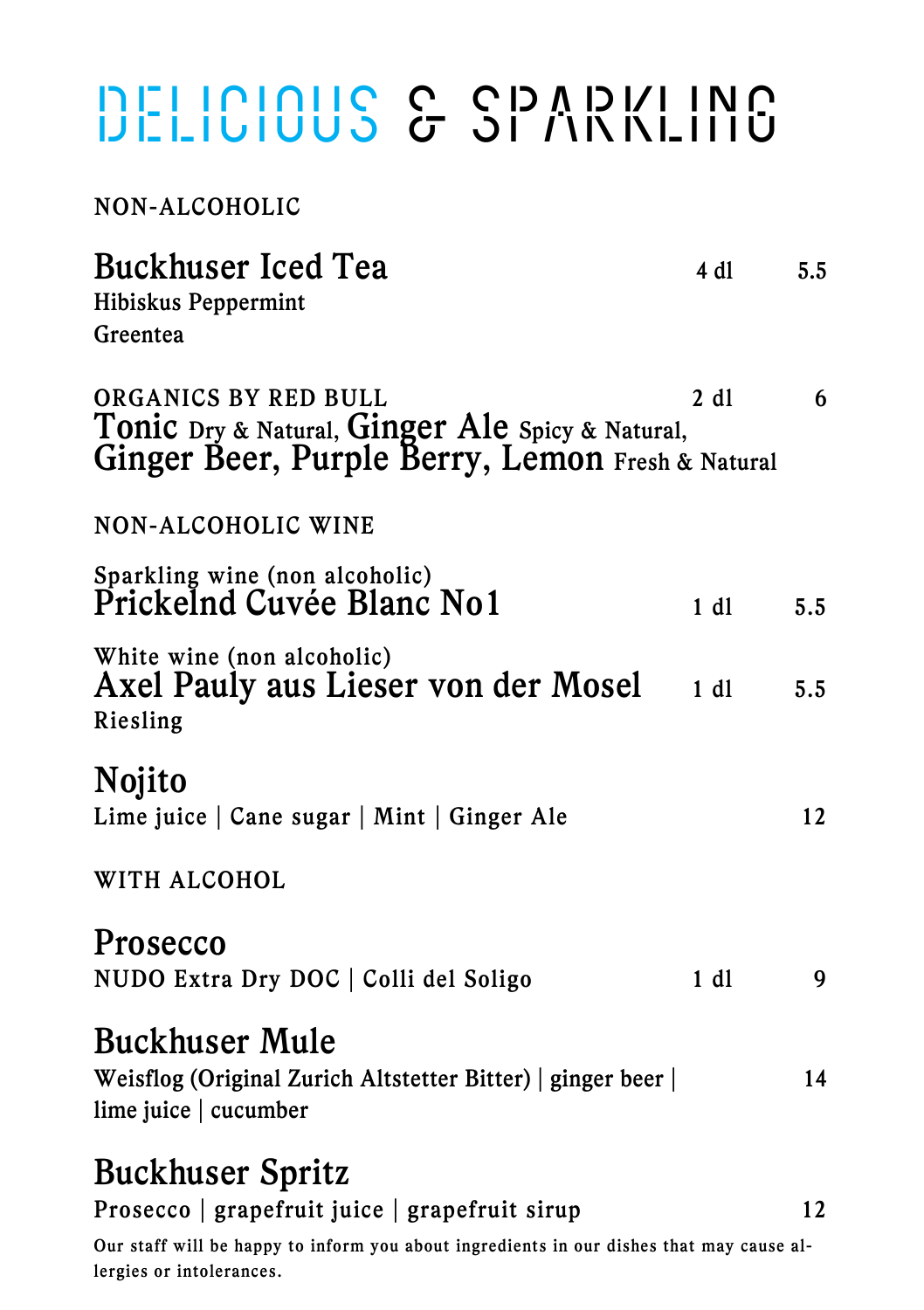### House speciality

# Burger & Fries

### Buckhuser Burger Original

| Swiss Angus beef   brioche bun                       | 23 |
|------------------------------------------------------|----|
| lettuce   tomatoes   cucumber   onion                |    |
| coleslaw salad   farmer french fries   Buckhuser dip |    |
| & Crispy bacon (CH) & mountain cheese                |    |

### Placid Chicken Burger 26

Breaded chicken (CH) | barbecue-honey sauce | brioche bun | avocado mousse | pickles farmer french fries & Crispy bacon (CH) & Mountain cheese 4

Peas patty | cranberry-peanut sauce | vegan brioche bun | tomatoes | lettuce farmer french fries



### Veggie Beyond Burger 26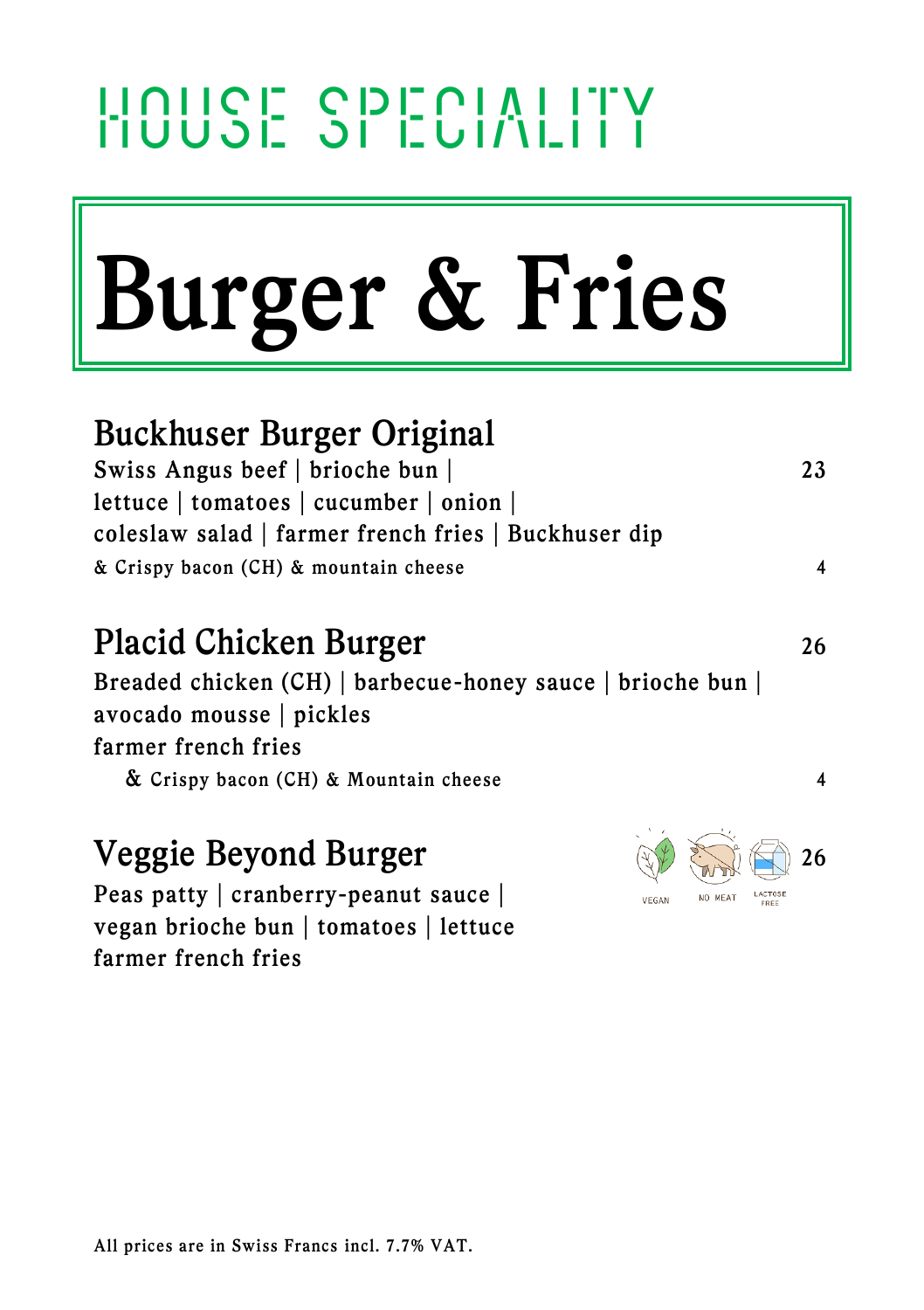### SUTITUS<br>SUTITUS

### Leaf salad bowl

Leaf lettuces from Switzerland | tomatoes 8 | 16\* garden cress | house dressing

Lettuce | baby spinach | cherry tomatoes | grilled vegetables | fresh fruits | tahini dressing

### Summer salad  $\left(\frac{1}{24}\right)$   $11 \mid 24^*$

Watermelon | feta cheese | pine nuts | mint | house dressing

### Caesar salad

| Lettuce (Thurgau) $ $ crispy bread croutons $ $ | $13 \mid 21*$ |
|-------------------------------------------------|---------------|
| Parmesan   Caesar dressing                      |               |
| & Mushrooms                                     | 3             |
| & Avocado                                       | 4             |
| & Chicken strips (CH)                           | 6             |
| & Crispy bacon (CH)                             | 3             |







#### \* as main course

Our staff will be happy to inform you about ingredients in our dishes that may cause allergies or intolerances.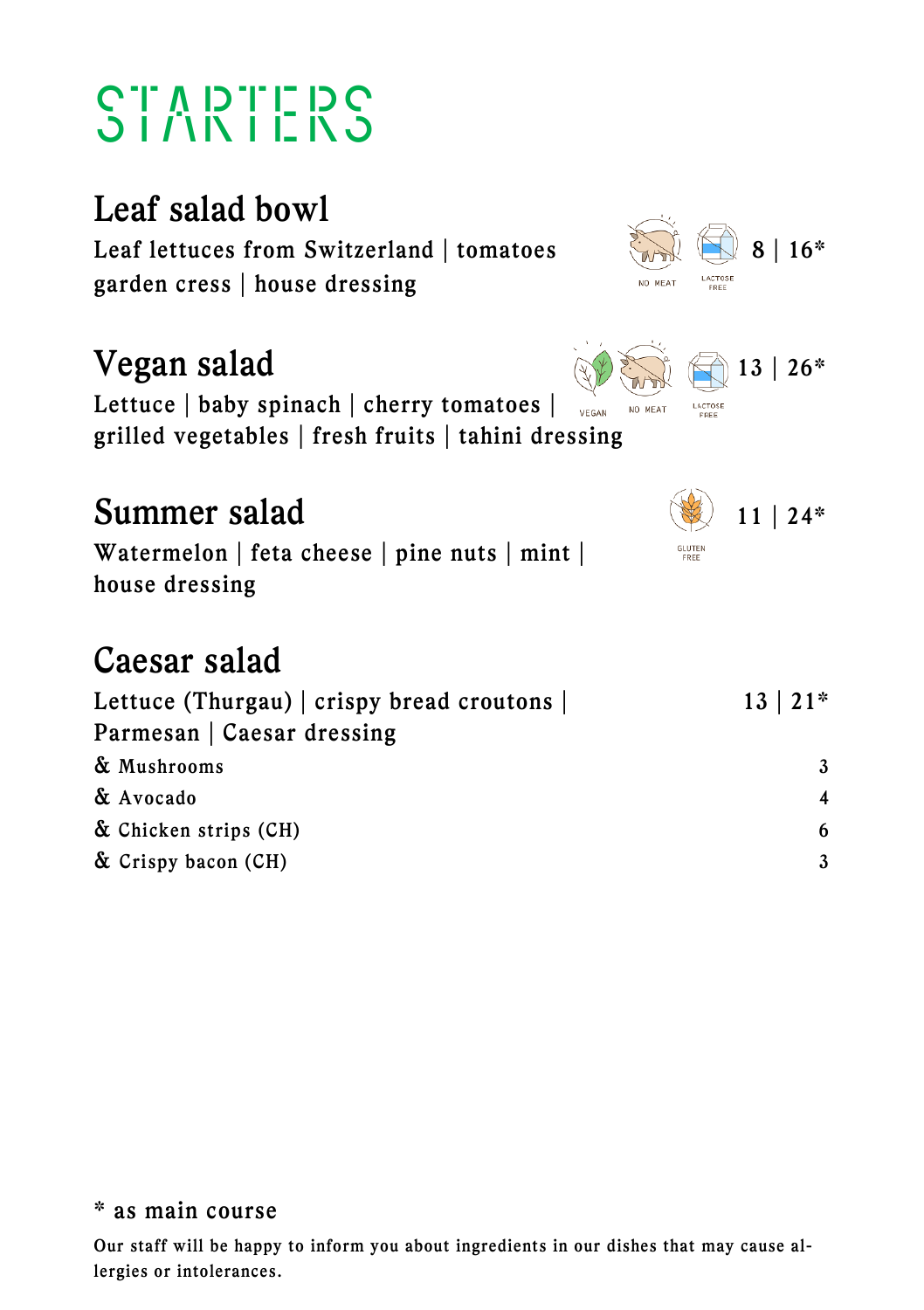### **SULTERS**

### Daily soup 8

### Cold cucumber soup  $\mathbb{S}^9$ Refreshing cold soup | garnish Swiss Wagyu Beef Tatar 22 | 36\* Raw beef (CH) | red onions | canola oil | salt & pepper | tomato Side dish: french fries or toast Vitello Tonnato  $\left(\frac{1}{22}\right)_{22|36^*}$ Roasted veal in thin slices | red onions | capers | tuna sauce | salad bouquet Mezze Platter  $\Box$  15 | 25\* Chickpea Falafel | Pita Bread | Hummus | Taboulé (glutenfree) | Tomatoes | Leaf Salad | Sesame-Sauce

### Buckhuser Platter

Swiss raw ham  $(CH)$  | Bernese herb-bacon  $(CH)$  | 18 | 34\* Swiss Salami Milano (CH) | Valais mountain cheese | cream cheese dip

### Antipasti Platter 216 | 32\*

Eggplants | tomatoes | zucchinis | sweet peppers | olives | parmesan cubes | hummus dip

#### All prices are in Swiss Francs incl. 7.7% VAT. \* as main course



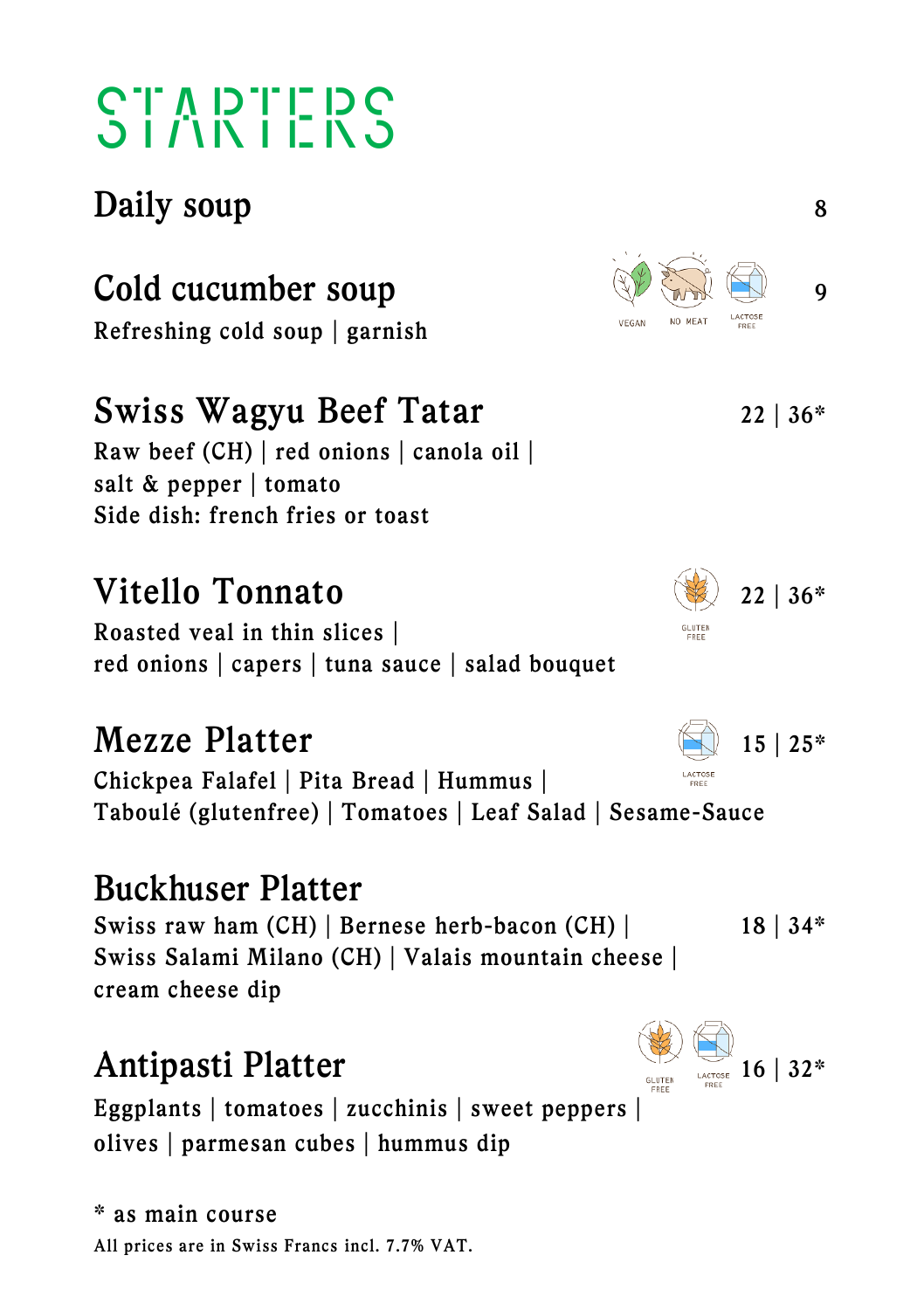### MAIN COURSE VEGETARIAN

| Spirelli Pasta «Regula»                                                                                                            |                       |   |
|------------------------------------------------------------------------------------------------------------------------------------|-----------------------|---|
| Fusilli wheat semolina pasta   sugo with tomatoes                                                                                  | ACTOSE                |   |
| roasted garlic**   pine nuts   lemon juice   basil   parmesan                                                                      |                       |   |
| & Black Tiger prawns                                                                                                               |                       | 7 |
| & Chicken strips (CH)                                                                                                              |                       | 6 |
| ** also possible without garlic                                                                                                    |                       |   |
| <b>Black Risotto &amp; Asparagus</b><br>Black venere rice   baby tomatoes   asparagus  <br>truffle butter   shaved Parmesan cheese | <b>SLUTEN</b><br>FREE |   |
| & Black Tiger prawns (VNM)                                                                                                         |                       | 7 |
| & Chicken strips (CH)                                                                                                              |                       | 6 |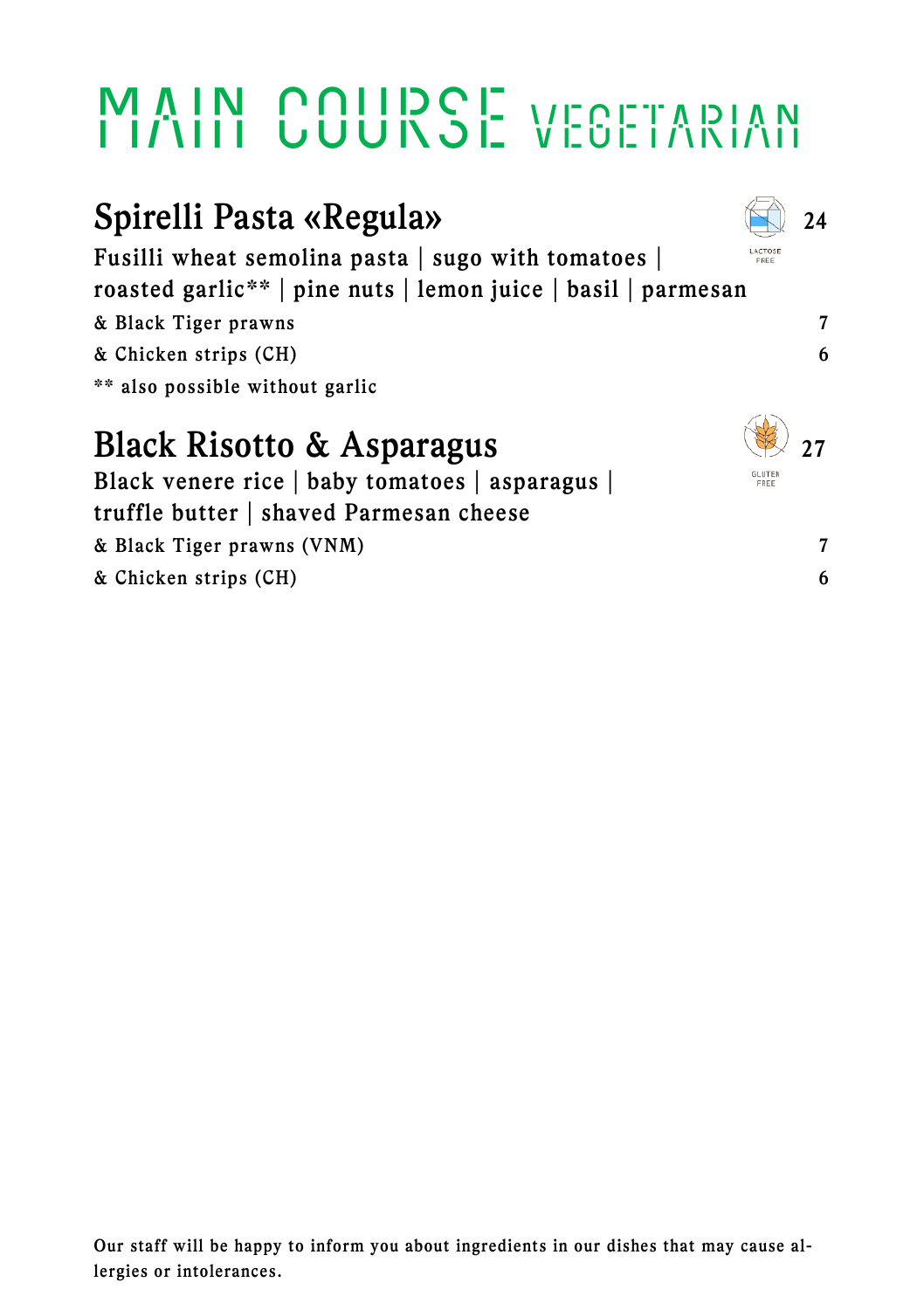### MAIN COUDSE

| <b>Surf and Turf</b>                                                                                           | 46 |
|----------------------------------------------------------------------------------------------------------------|----|
| Roasted beef tenderloin tips (CH/ARG)   spicy shrimps   grilled<br>zucchini   thyme butter sauce   tagliatelle |    |
| <b>Quail breast fillet</b>                                                                                     |    |
| Roasted quail breast $(FR)$ rosemary apple jus<br>mediterranean vegetables   couscous                          | 37 |
| Vinnese veal escalope                                                                                          | 39 |
| Breaded veal escalope (CH)   cranberry chutney<br>seasonal vegetables   french fries                           |    |
| Ribeye Steak "Café de Paris"                                                                                   |    |
| Ribeye beef steak (ARG)   Café de Paris butter                                                                 | 36 |
| seasonal vegetables   french fries                                                                             |    |
| Whitefish Nuggets                                                                                              | 28 |
| Whitefish (CH) from Lake Lucerne                                                                               |    |
| Eastern Switzerland style leaf salad   egg   remoulade                                                         |    |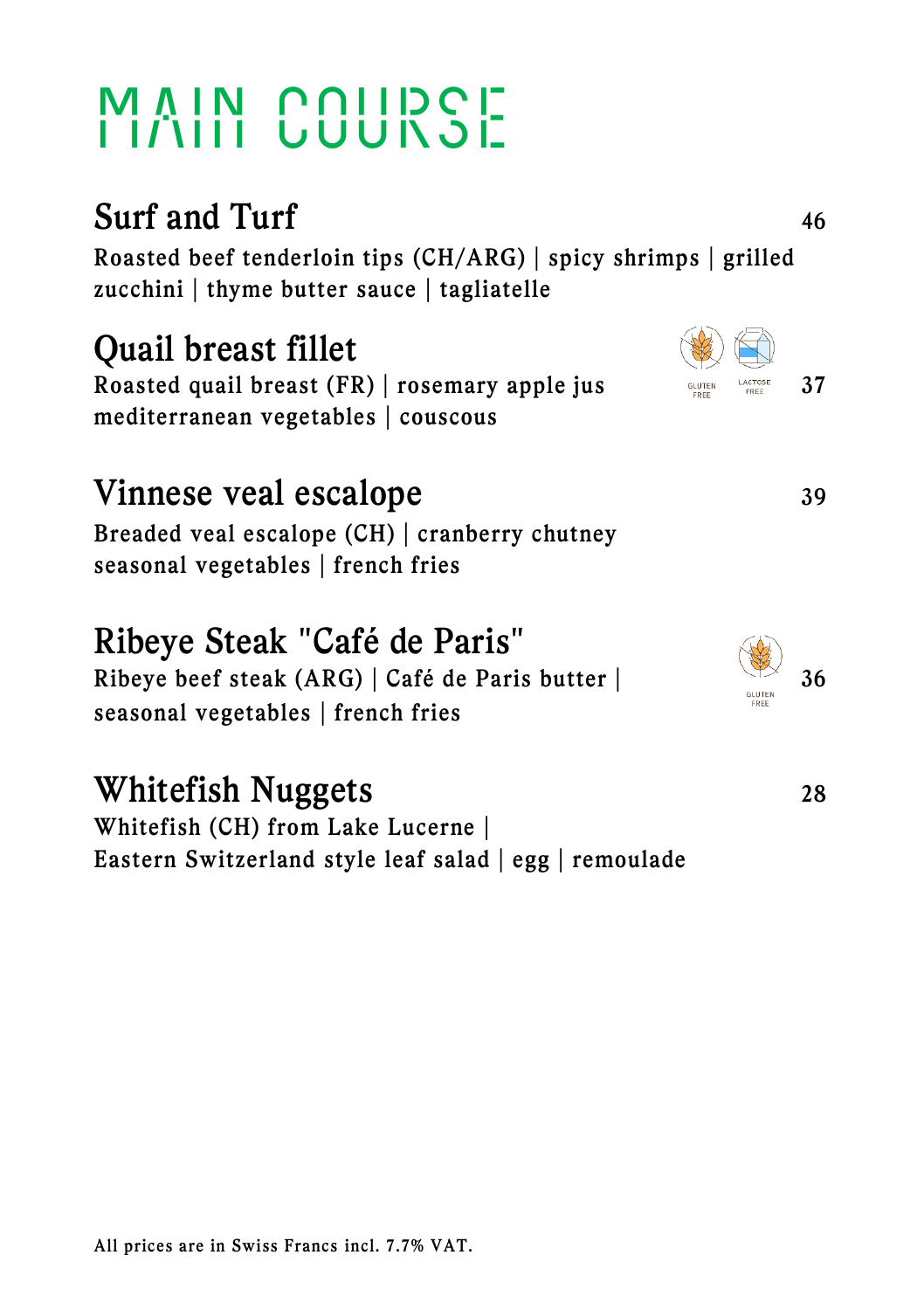### SANDUICHES & SNACKS

| 27     |
|--------|
|        |
|        |
|        |
| 17     |
|        |
| 17     |
| NO MEA |
| 23     |
|        |
|        |
| 23     |
|        |

Pinsa bread flatbread | mozzarella | cherry tomatoes | eggplant | zucchini | sweet peppers | feta cheese | arugula

NO MEAT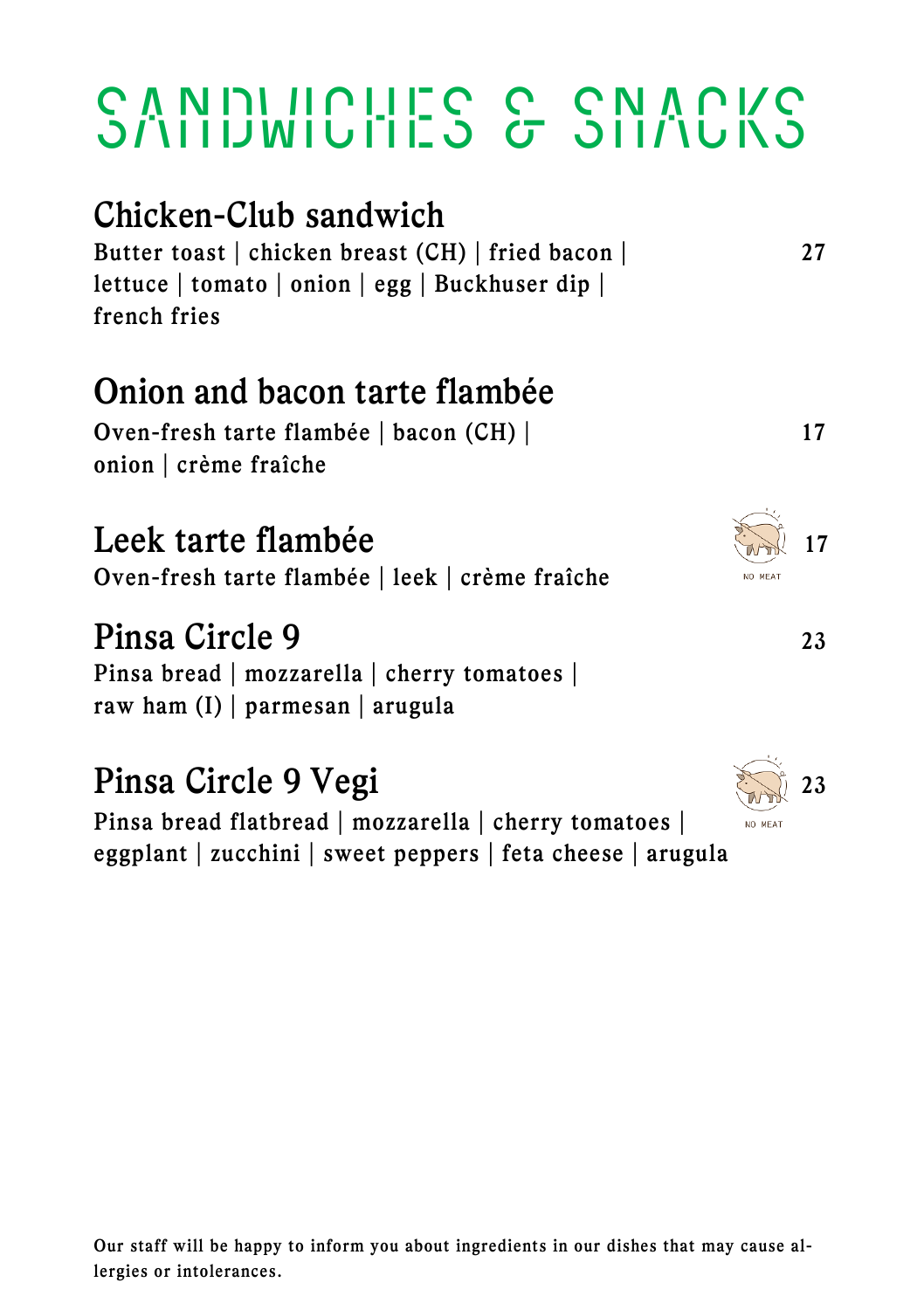### **TECCEPT**<br>DESSENT

| Chocolate soufflé with liquid core                        |                         |  |
|-----------------------------------------------------------|-------------------------|--|
| Warm chocolate soufflé   whipped cream                    | 9                       |  |
| fruit garnish                                             |                         |  |
| & vanilla-ice cream                                       | $\overline{\mathbf{4}}$ |  |
| Fruit salad                                               | 10                      |  |
| Seasonal fruits   mint                                    |                         |  |
| & Lemon sorbet                                            | $\overline{\mathbf{4}}$ |  |
| & Vodka Grey Goose                                        | $\overline{\mathbf{4}}$ |  |
| Homemade crepes                                           | 13                      |  |
| Fresh strawberries   mascarpone                           |                         |  |
| <b>Coupe Romanoff</b>                                     | 14                      |  |
| Marinated strawberries   vanilla ice cream   cream   mint |                         |  |
|                                                           |                         |  |
| <b>Fresh strawberries</b>                                 | 9                       |  |
| Whipped cream                                             |                         |  |
|                                                           |                         |  |

#### Daily desserts from the Buckhuser showcase Let our service personnel advise you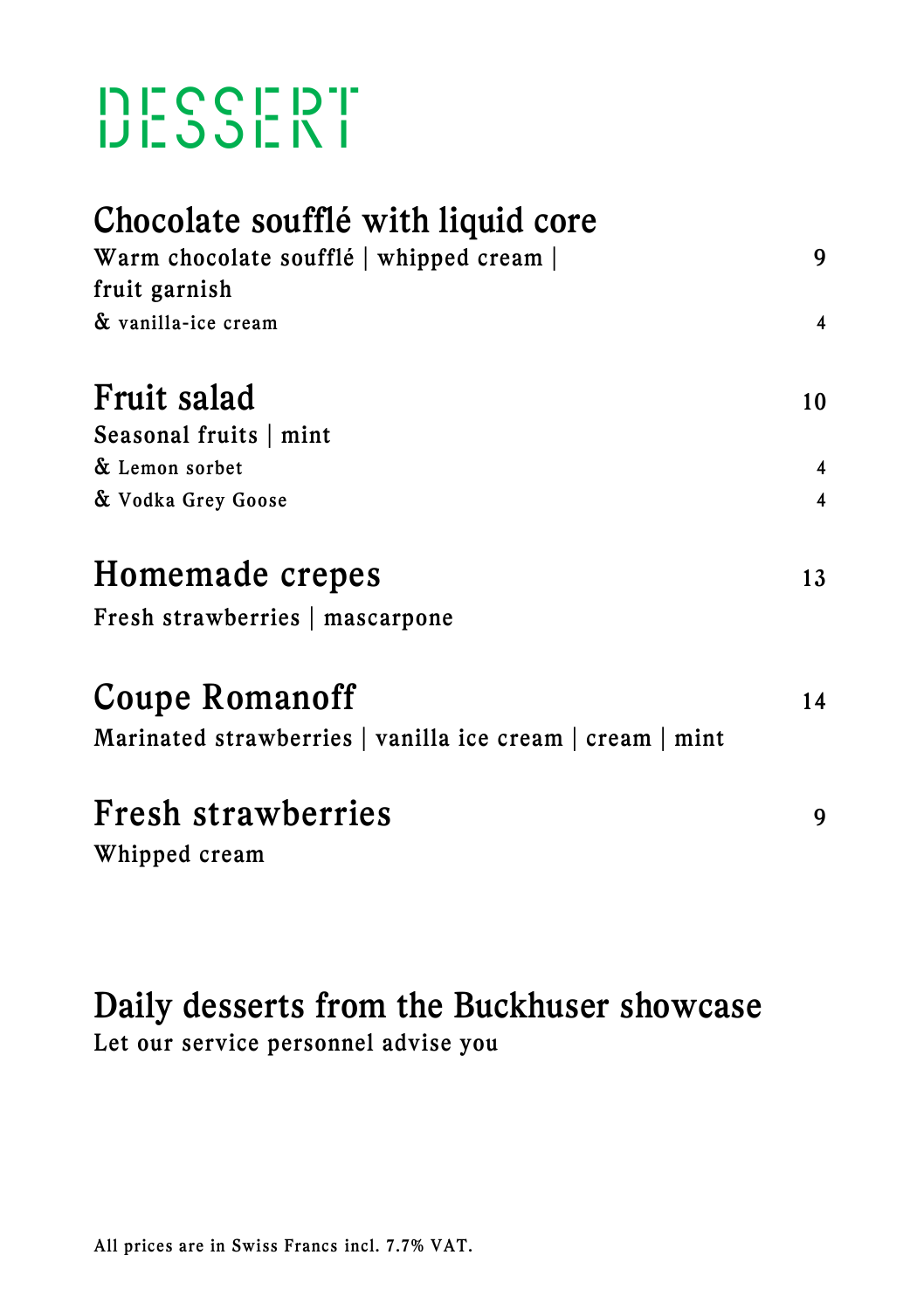### COUPES & ICE CREAM

Our ice cream partner I Gelati produces high-quality ice cream and sorbets for us in Meilen near Lake Zurich using products from the region. Swiss traditional style.

| 1 scoop ice cream/sorbet                     |  |
|----------------------------------------------|--|
| Ice cream: vanilla, chocolate, café, caramel |  |
| Sorbets: Lemon, Raspberry                    |  |
| & Whipped cream                              |  |
| & Chocolate-Sauce                            |  |
| & Smarties                                   |  |
|                                              |  |

#### Iced coffee

Coffee ice cream, espresso, whipped cream 9

### Mini frozen Hugo

Lemon sorbet | mint | elderberry syrup | Prosecco 9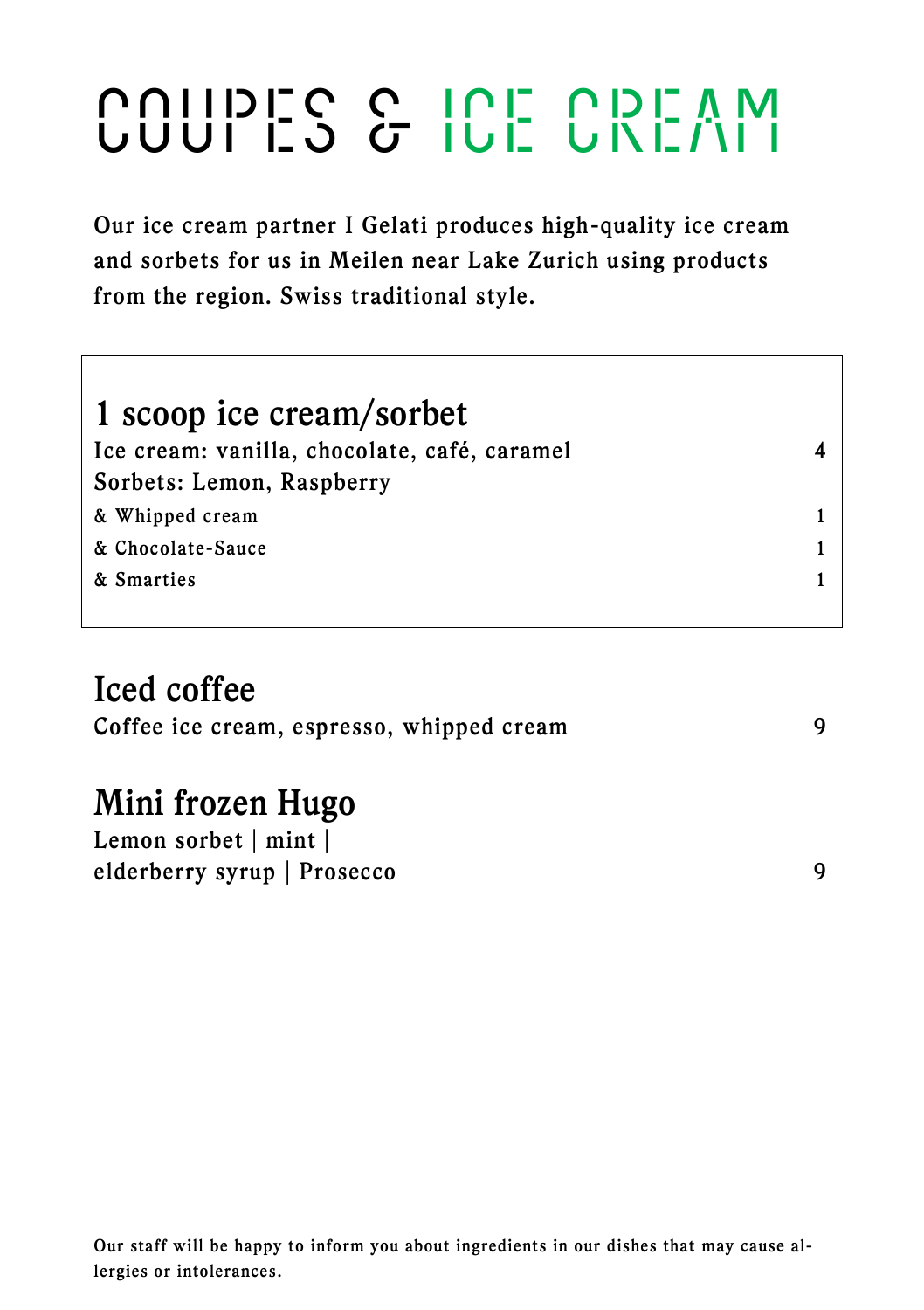## COUPES & ICE CREAM

### Coupe Denmark

| Vanilla cream ice cream   chocolate sauce | reg. | 13 |  |
|-------------------------------------------|------|----|--|
| whipped cream   roasted almonds           | mini |    |  |

#### Banana Split

| Vanilla ice cream   chocolate ice cream   banana | reg. | 13 |
|--------------------------------------------------|------|----|
| chocolate sauce $ $ roasted almonds              | mini |    |

#### Coupe Buckhuser

Raspberry sorbet | lemon sorbet | creamy reg. 13 vanilla ice cream | fruit salad | raspberry topping | mini 6 whipped cream

#### Coupe Hot Berry

| Creamy vanilla ice cream   warm wild berries | reg. | 13 |
|----------------------------------------------|------|----|
| whipped cream   roasted almonds              | mini |    |